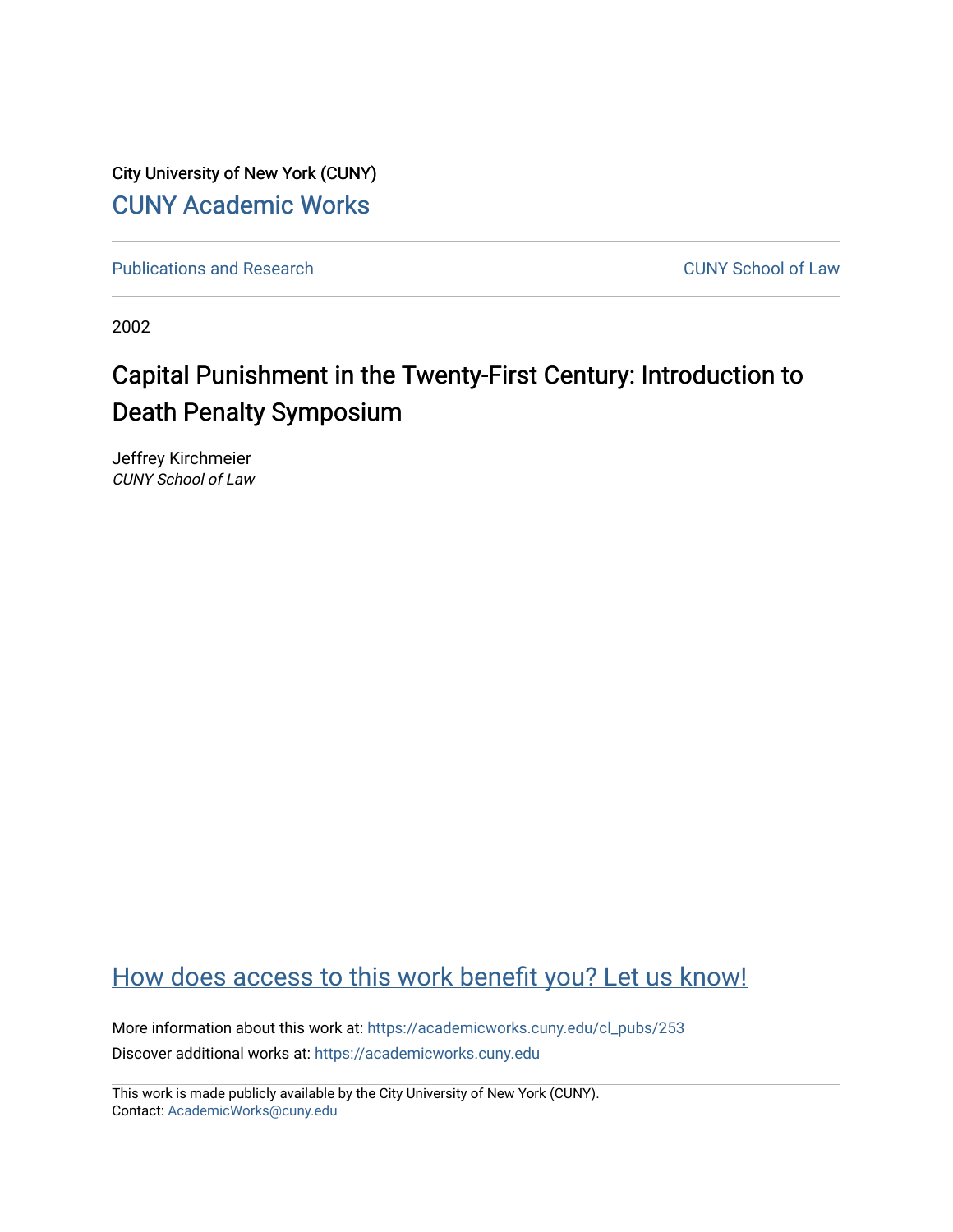## **Capital Punishment in the Twenty-First Century: Introduction to Death Penalty Symposium**

## *by Jeffrey L. Kirchmeier\**

Beginning in the mid-1990s, there was a shift in support for the death penalty in the United States.' One study shows that support for capital punishment declined by fifteen percent between 1994 and 2000.<sup>2</sup> Several factors have contributed to this drop in support, such as the discovery of several innocent individuals on death rows across the United States and a growing concern about inequities in the system that determines who will be executed by the government.<sup>5</sup>

Two major events illustrate the growing concerns about the death penalty in America at the turn of the century. First, in 1997, the American Bar Association adopted a resolution calling upon each death penalty jurisdiction to impose a moratorium on executions until the jurisdictions could "ensure that death penalty cases are administered fairly and impartially, in accordance with due process, and . . . minimize the risk that innocent persons may be executed."<sup>4</sup> Second, on January 30, 2000, Illinois Republican Governor George Ryan, concerned about problems with the implementation of the death penalty, ordered a moratorium on executions in his state and called for a special panel to review the state's death penalty system.<sup>5</sup>

Later that year, on October 12, Governor Ryan, ABA President Martha Barnett, Professor Anthony Amsterdam, Rosalyn Carter, and others gathered at the Carter Center in Atlanta, Georgia, the state that is home to the two Supreme Court cases that ushered in

**<sup>\*</sup>** Associate Professor of Law, City University of New York School of Law. J.D., Case Western Reserve University School of Law, 1989; B.A., Case Western Reserve University, 1984.

*<sup>1</sup> See generally,* Jeffrey L. Kirchmeier, *Another Place Beyond Here: The Death Penalty Moratorium Movement in the United States,* **73 U.** CoLo. L. REv. **1** (2002).

<sup>2</sup> Gallup polls showed a drop in support for the death penalty from eighty, percent in 1994 to sixty-five percent in 2000. Julie Cart, *Impending Execution Rends,* **L.A.** TIMES, Nov. 4, 2001, at **Al.**

*<sup>3</sup>See* Kirchmeier, *supra* note **1,** at 21-74.

<sup>4</sup> See Leslie **A.** Harris, *Report with Recommendations No. 107,* **1997 A.B.A. SEC. INDI-VIDUAL** RTS. & REsi'. **1,** *available at* http://www.abanet.org/irr/recI07.htm; *see also A Gathering Momentum: Continuing Impacts of the American Bar Association Call for a Morato* $rium$  on Executions, 2000 A.B.A. S<sub>EC.</sub> INDIV. RTS AND RESP. 9.

**<sup>5</sup>**Ken Armstrong & Steve Mills, *Ryan: 'Until I Can Be Sure'; Illinois Is First State to Suspend Death Penalty, CHI. TRIB., Feb. 1, 2000, at 1.*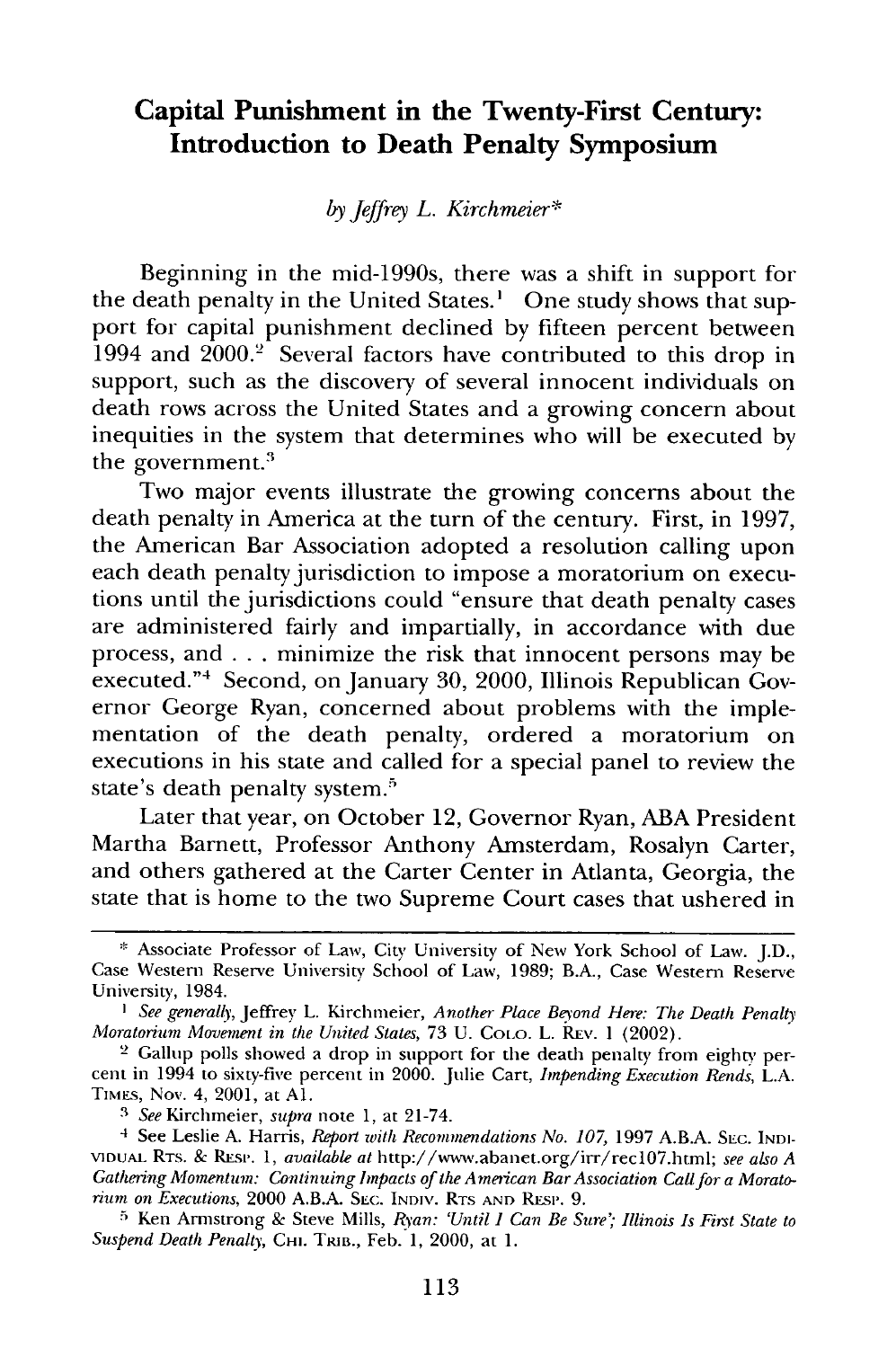the modern era of the death penalty: *Furman v. Georgia'* and *Gregg v. Georgia.7* Fortunately, that important conference, entitled *Call to Action: A Moratorium on Executions,* is documented here as a permanent record, where one can read the transcripts of the speakers discussing the emerging death penalty moratorium movement. The day culminates with a call **by ABA** President Barnett to support the formation of a National Coalition for a Moratorium.

Since that conference, much has happened to American society, but the call for a moratorium on executions continues. In May 2002, Maryland Governor Parris **N.** Glendening imposed a moratorium on executions in his state pending the completion of a study regarding racial bias in the capital punishment system.' Additionally, numerous local jurisdictions  $\frac{1}{x}$  such as the cities of Philadelphia and Atlanta **-** have passed moratorium resolutions, and states continue to study problems with the death penalty system.<sup>9</sup> As Governor Ryan now prepares to leave office, he is reviewing the death sentences in his state,<sup>10</sup> and the majority of candidates to replace him as governor have pledged to keep the Illinois moratorium in place." Recently, after two years of research and study, the Illinois panel appointed **by** the governor issued the *Report of the Governor's Commission on Capital Punishment,1'2* recommending 85 reforms to the criminal justice system to address concerns about exe-

 $6408$  U.S. 238 (1972) (holding that death penalty statute giving full discretion to sentencing jury violated the Eighth Amendment). At the time, the Court's decision in *Furman* prevented the execution of all the **current** death row prisoners in the United States. *See* FRANKLIN **E.** ZIMRING **& GORDAN** HAWKINS, **CAPITAL PUNISHMENT AND THE** AMERICAN **A(GENDA 37** (1986).

**<sup>7</sup>**428 U.S. 153 (1976)(holding that death penalty itself does not violate the Eighth Amendment and that statute that limited discretion of a sentencing jury was constitutional).

**<sup>8</sup>**Lori Montgomery, *Maryland Suspends Death Penalty; Glendening Awaits Report on Racial Bias on Murder Prosecutions,* **WASH.** POST, May **10,** 2002, at AOl.

<sup>&</sup>lt;sup>9</sup> See Toward Greater Awareness: The American Bar Association Call for a Moratorium on *Executions Gains Ground: A Summary of Moratorium Resolution inpactsfrom January 2000 through July 2001* (August 2001), 3-25, *available at* http://www.abanet.org/irr/finalreport.doc (last visited March 12, 2002); William Claiborne, *Philadelphia City Council Backs Halt of Executions,* **WASH.** POST, Feb. 11, 2000, at A02.

**<sup>10</sup>**Kari Lyderson, *Death Penalty Foes See Progress in Illinois; Governor's Pledge to Review All Cases Called Latest Sign of Shifting Sentiment,* **WASH.** POST, March **11,** 2002.

**<sup>11</sup>**Kevin McDermott, *7 of 8 Candidates for Governor Would Prolong Execution Freeze,* ST. **Loiuis** POsT-DISPATCH, Oct. 29, 2001, at **Al.**

<sup>&</sup>lt;sup>12</sup> Report of the Governor's Commission on Capital Punishment (State of Illinois, April 15, 2002), *available at* http://www.idoc.state.il.us/ccp/ccp/reports/commission\_reports.html (last visited April 30, 2002) [hereinafter "Report of the Governor's Commission"].